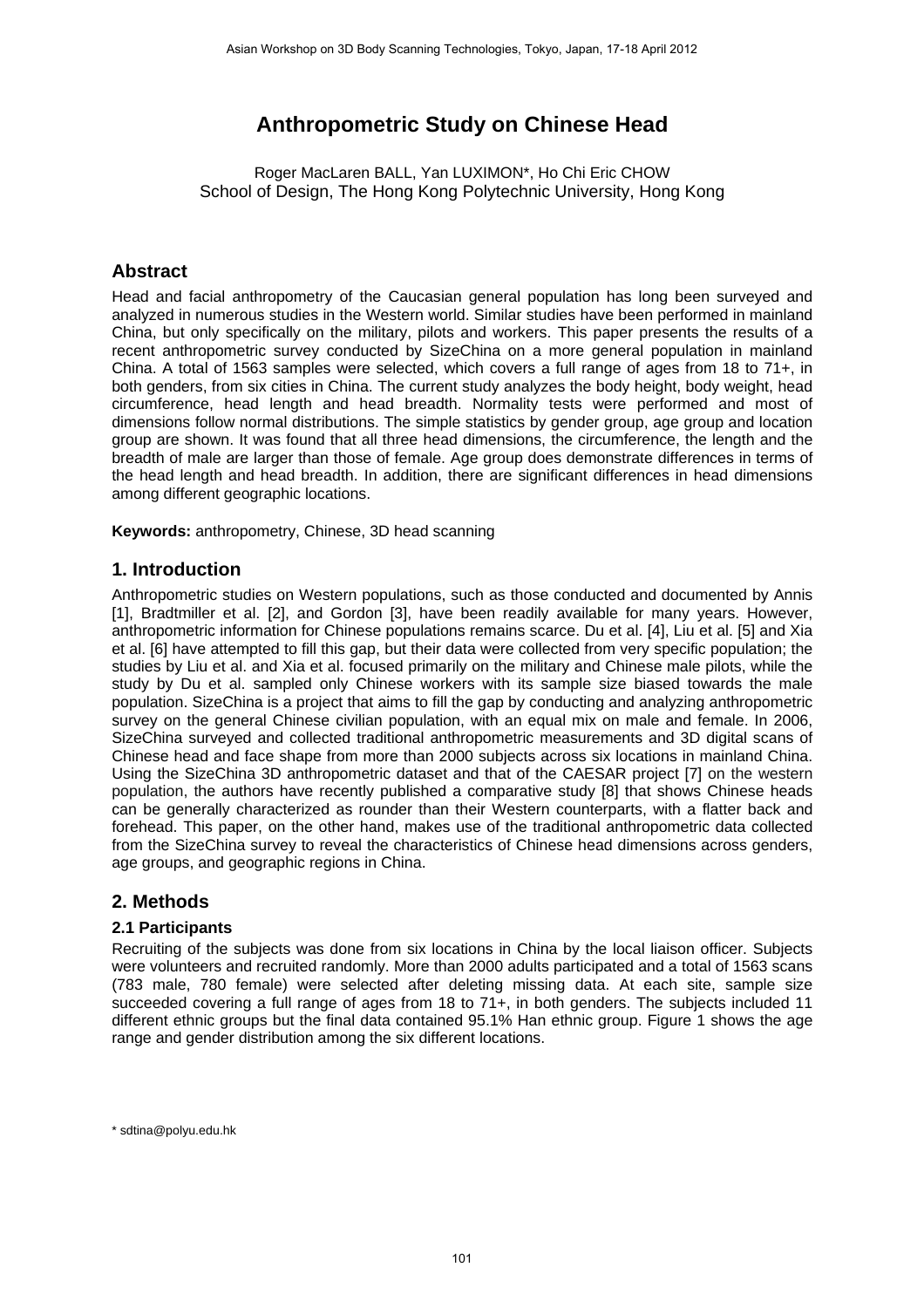

*Fig. 1. Age range and gender distribution of the six locations from which subjects were recruited.* 

#### **2.2 Apparatus**

Anthropometer and tape were used to record physical head dimensions of the subjects. Medical quality scales, which were calibrated at each site to ensure accuracy and consistency, were used to measure height and weight of the subjects. The Cyberware 3030 Head & Face Color 3D Laser Scanner (http://www.cyberware.com) was used to collect 3D shape measurements of the head and face. The scanner was transported to each of the six locations to perform 3D shape measurement. The scanner has a sampling rate of around 30,000 points per second. In addition, a tight fitting nylon wig cap was put onto each subject's head when performing the head scan. The wig cap compresses the excess volume of fluffy hair styles, which better revealed the underlying shape of the head.

#### **2.3 Procedure**

Each subject was first given an introduction of the scanning process in Chinese, and was asked to fill out basic information regarding their age, gender, family background, the location where they grew up, and so forth. Then, the anthropometric measurements were recorded for each subject. Height and weight were measured with a medical quality scale, which was calibrated at each site to ensure accuracy and consistency. Measurements of the length and width of the head were taken using an anthropometer, and the circumference of the head was measured using a tape. Fourteen facial landmarks were placed onto each subject's face using 5-mm adhesive-backed red dot. These landmarks are used to compute facial measurement from the 3D scans in later analysis. The following facial landmarks were marked: Chin, Frontotemporale (right and left), Glabella, Infraorbitale (right and left), Pronasale, Sellion, Tragion (right and left), Zygion (right and left), Zygofrontale (right and left). After putting on the wig cap, the subject is seated on the chair placed on a rotating platform. The subject is asked to sit still in an upright and relaxed posture, breath normally, eyes kept open. When the subject is ready in such posture, the scanner is started, and takes 17 seconds to complete a full revolution around the head.

## **3. Results**

#### **3.1 Simple Statistics**

Shapiro-Wilk normality tests are performed on the body height, body weight, head circumference, head length and head breadth. All dimensions from all age group and gender follow normal distributions, except body height for age group 31-50 (*p*>0.15), head circumference for age group 51- 70 (*p*>0.05) and head length for age group 51-70 (*p*>0.05). The simple statistics of each body dimension are shown in Table 1. Statistics grouped by gender, age and location are shown in Tables  $2 - 4.$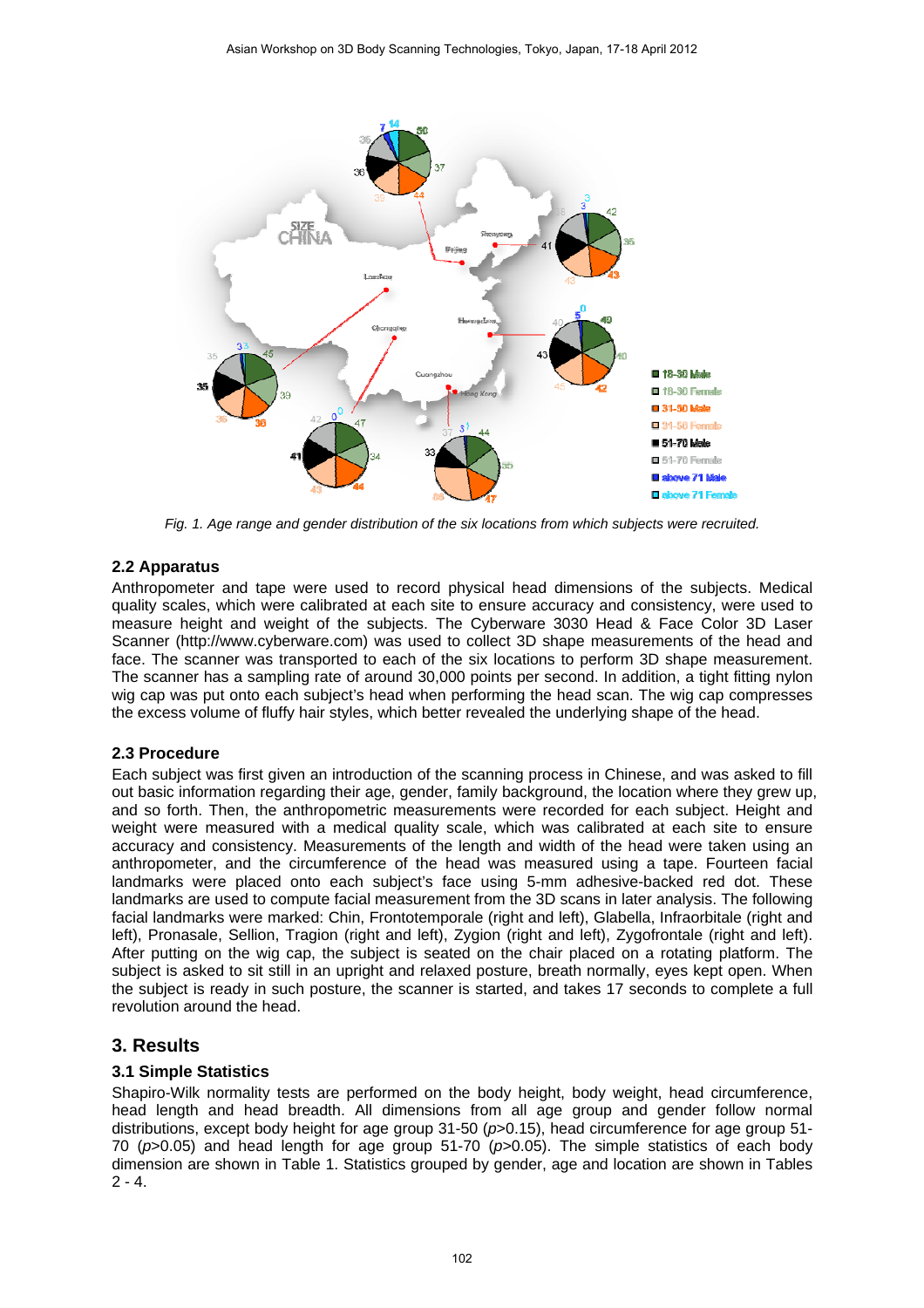*Table 1: Simple statistics of head and body measurements from SizeChina survey* 

| Variable                |      | <b>Mean</b> | <b>Std Dev</b> | <b>Minimum</b> | <b>Maximum</b> |
|-------------------------|------|-------------|----------------|----------------|----------------|
| Body Height (mm)        |      | 1612        | 84             | 1371           | 1933           |
| Body Weight (kg)        |      | 60          |                | 32             | 126            |
| Head Circumference (mm) | 1563 | 555         | 18             | 503            | 635            |
| Head Length (mm)        |      | 184         |                | 149            | 215            |
| Head Breadth (mm)       |      | 155         |                | 130            | 179            |

|               | Variable                | N   | Mean | <b>Std Dev</b> | <b>Minimum</b> | <b>Maximum</b> |
|---------------|-------------------------|-----|------|----------------|----------------|----------------|
| <b>Male</b>   | Body Height (mm)        | 783 | 1667 | 69             | 1412           | 1933           |
|               | Body Weight (kg)        |     | 65   | 11             | 38             | 126            |
|               | Head Circumference (mm) |     | 565  | 16             | 513            | 635            |
|               | Head Length (mm)        |     | 188  |                | 163            | 215            |
|               | Head Breadth (mm)       |     | 158  |                | 133            | 179            |
|               | Body Height (mm)        |     | 1556 | 58             | 1371           | 1750           |
|               | Body Weight (kg)        |     | 56   | 9              | 32             | 98             |
| <b>Female</b> | Head Circumference (mm) | 780 | 546  | 14             | 503            | 597            |
|               | Head Length (mm)        |     | 180  | 7              | 149            | 203            |
|               | Head Breadth (mm)       |     | 151  | 6              | 130            | 171            |

*Table 2: Simple statistics by gender group for adult*

|           | Variable                | N   | <b>Mean</b> | <b>Std Dev</b> | <b>Minimum</b> | <b>Maximum</b>                                                                                 |
|-----------|-------------------------|-----|-------------|----------------|----------------|------------------------------------------------------------------------------------------------|
| 18-30     | Body Height (mm)        |     | 1640        | 85             | 1440           | 1933                                                                                           |
|           | Body Weight (kg)        | 517 | 58          | 11             | 36             | 126                                                                                            |
|           | Head Circumference (mm) |     | 557         | 18             | 503            | 617                                                                                            |
|           | Head Length (mm)        |     | 183         | 8              | 162            | 211                                                                                            |
|           | Head Breadth (mm)       |     | 157         | 8              | 137            | 179<br>1853<br>93<br>610<br>207<br>178<br>1851<br>98<br>635<br>215<br>178<br>1750<br>96<br>608 |
| $31 - 50$ | Body Height (mm)        |     | 1603        | 78             | 1403           |                                                                                                |
|           | Body Weight (kg)        |     | 61          | 10             | 34             |                                                                                                |
|           | Head Circumference (mm) | 548 | 555         | 18             | 505            |                                                                                                |
|           | Head Length (mm)        |     | 184         | 8              | 164            |                                                                                                |
|           | Head Breadth (mm)       |     | 154         | $\overline{7}$ | 133            |                                                                                                |
|           | Body Height (mm)        |     | 1592        | 82             | 1371           |                                                                                                |
|           | Body Weight (kg)        |     | 62          | 11             | 32             |                                                                                                |
| 51-70     | Head Circumference (mm) | 456 | 555         | 17             | 515            |                                                                                                |
|           | Head Length (mm)        |     | 186         | 8              | 149            |                                                                                                |
|           | Head Breadth (mm)       |     | 153         | $\overline{7}$ | 130            |                                                                                                |
| $71+$     | Body Height (mm)        |     | 1580        | 82             | 1398           |                                                                                                |
|           | Body Weight (kg)        | 42  | 63          | 13             | 35             |                                                                                                |
|           | Head Circumference (mm) |     | 553         | 22             | 509            |                                                                                                |
|           | Head Length (mm)        |     | 186         | 9              | 170            | 208                                                                                            |
|           | Head Breadth (mm)       |     | 154         | 9              | 138            | 171                                                                                            |

*Table 3: Simple statistics by age group for adult*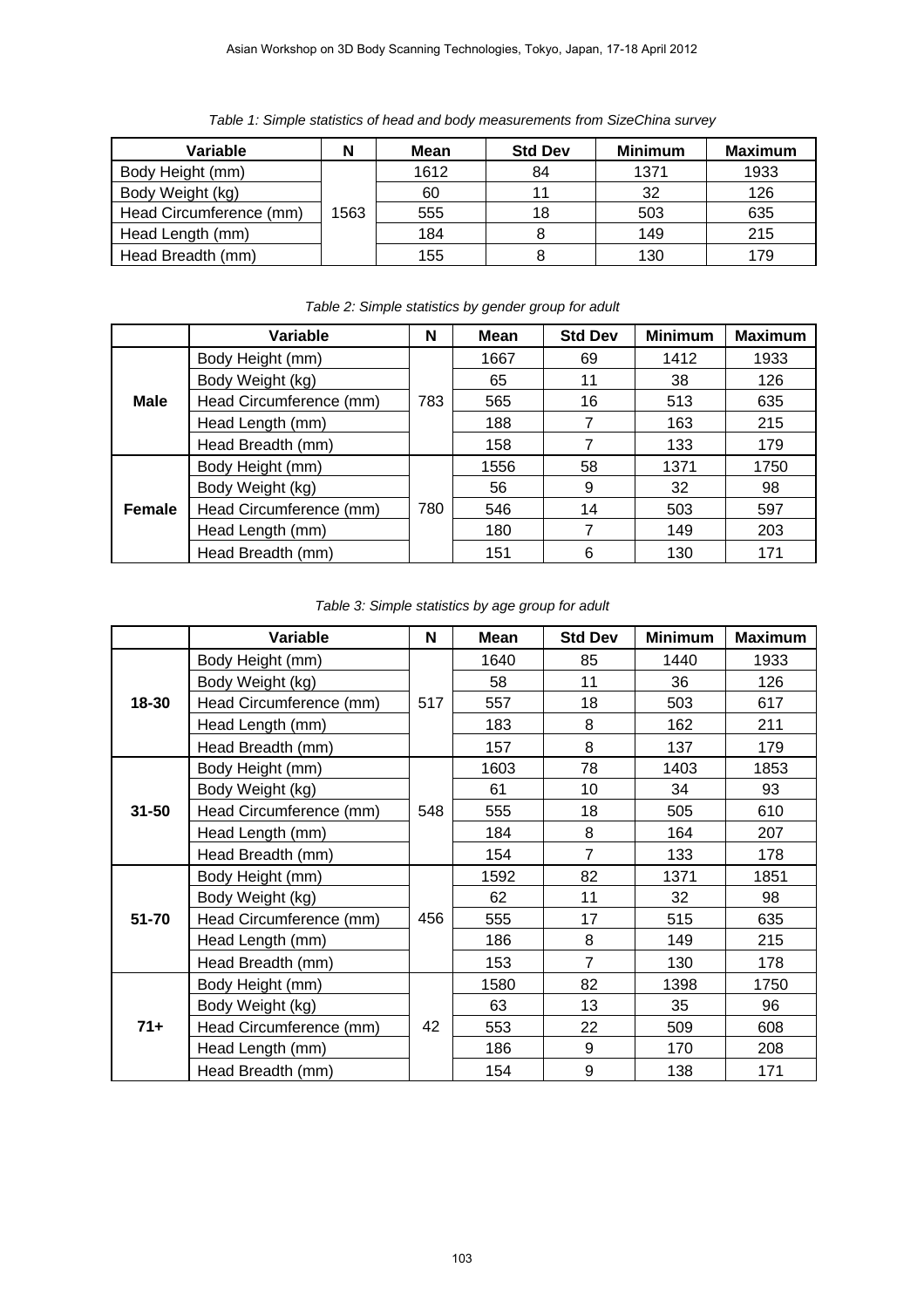|                  | Variable                | N   | <b>Mean</b> | <b>Std Dev</b> | <b>Minimum</b> | <b>Maximum</b> |
|------------------|-------------------------|-----|-------------|----------------|----------------|----------------|
|                  | Body Height (mm)        |     | 1637        | 86             | 1435           | 1876           |
|                  | Body Weight (kg)        | 262 | 64          | 12             | 35             | 126            |
| <b>Beijing</b>   | Head Circumference (mm) |     | 558         | 18             | 509            | 617            |
|                  | Head Length (mm)        |     | 184         | 8              | 164            | 208            |
|                  | Head Breadth (mm)       |     | 157         | $\overline{7}$ | 136            | 177            |
|                  | Body Height (mm)        |     | 1575        | 83             | 1378           | 1785           |
|                  | Body Weight (kg)        |     | 57          | 10             | 32             | 88             |
| <b>Chongqing</b> | Head Circumference (mm) | 251 | 553         | 18             | 505            | 635            |
|                  | Head Length (mm)        |     | 185         | 8              | 163            | 215            |
|                  | Head Breadth (mm)       |     | 153         | $\overline{7}$ | 135            | 178            |
|                  | Body Height (mm)        |     | 1607        | 80             | 1371           | 1933           |
| Guangzhou        | Body Weight (kg)        | 306 | 58          | 10             | 36             | 93             |
|                  | Head Circumference (mm) |     | 554         | 17             | 514            | 608            |
|                  | Head Length (mm)        |     | 184         | $\overline{7}$ | 164            | 208            |
|                  | Head Breadth (mm)       |     | 153         | $\overline{7}$ | 133            | 175            |
| Hangzhou         | Body Height (mm)        | 264 | 1620        | 79             | 1420           | 1890           |
|                  | Body Weight (kg)        |     | 60          | 10             | 40             | 99             |
|                  | Head Circumference (mm) |     | 557         | 19             | 503            | 608            |
|                  | Head Length (mm)        |     | 186         | 8              | 149            | 211            |
|                  | Head Breadth (mm)       |     | 156         | 8              | 130            | 179            |
|                  | Body Height (mm)        |     | 1606        | 82             | 1391           | 1816           |
|                  | Body Weight (kg)        |     | 58          | 10             | 40             | 86             |
| Lanzhou          | Head Circumference (mm) | 232 | 557         | 16             | 511            | 608            |
|                  | Head Length (mm)        |     | 184         | 8              | 162            | 210            |
|                  | Head Breadth (mm)       |     | 151         | 8              | 136            | 176            |
| Shenyang         | Body Height (mm)        |     | 1625        | 84             | 1398           | 1828           |
|                  | Body Weight (kg)        |     | 63          | 12             | 38             | 98             |
|                  | Head Circumference (mm) | 248 | 554         | 19             | 505            | 608            |
|                  | Head Length (mm)        |     | 181         | 9              | 164            | 202            |
|                  | Head Breadth (mm)       |     | 158         | $\overline{7}$ | 142            | 175            |

A recent study by Du et al. [4] surveyed head and face dimensions of Chinese workers, and revealed the head circumferences (mean for male  $=$  567.0 mm; mean for female  $=$  546.2 mm), head length (mean for male = 185.7 mm; mean for female = 176.7 mm) and head breadth (mean for male = 157.2 mm; mean for female = 150.5 mm) of these Chinese workers. Clearly, the results from Du's survey are very similar to the data obtained by the current study.

#### **3.2 ANOVA results**

One way ANOVA reveals that Chinese male have significant larger head measurement than female in terms of head circumference (F<sub>1,1561</sub>=608.67; *p*<0.0001), head length (F<sub>1,1561</sub>=597.12; *p*<0.0001) and head breadth (F<sub>1,1561</sub>=475.78; *p*<0.0001).

There is no significant difference across the four age groups ( $F_{3,1559}=1.33$ ,  $p=0.2637$ ) in terms of head circumference. However, in terms of head length, there is significant difference among the four age groups (F3,1559=13.39; *p*<0.0001). The head length of older adults aged 51 to 71+ are longer than that of adults aged 18 to 50. For the head breadth, there is also a significant difference across age groups (F3,1559=21.54, *p*<0.0001). It is found that adults aged 18-30 have larger head breadth than all other age groups (31 to 71+).

Results from one way ANOVA also show that people from different geographic regions have significantly different head circumference (F<sub>5,1557</sub>=3.39, p=0.0047), head length (F<sub>5,1557</sub>= 11.82,  $p$ <0.0001) and head breadth (F<sub>5,1557</sub>= 41.15,  $p$ <0.0001). Samples from Northern (Beijing), Western (Lanzhou) and Eastern China (Hangzhou) have larger head circumference than those of Southern